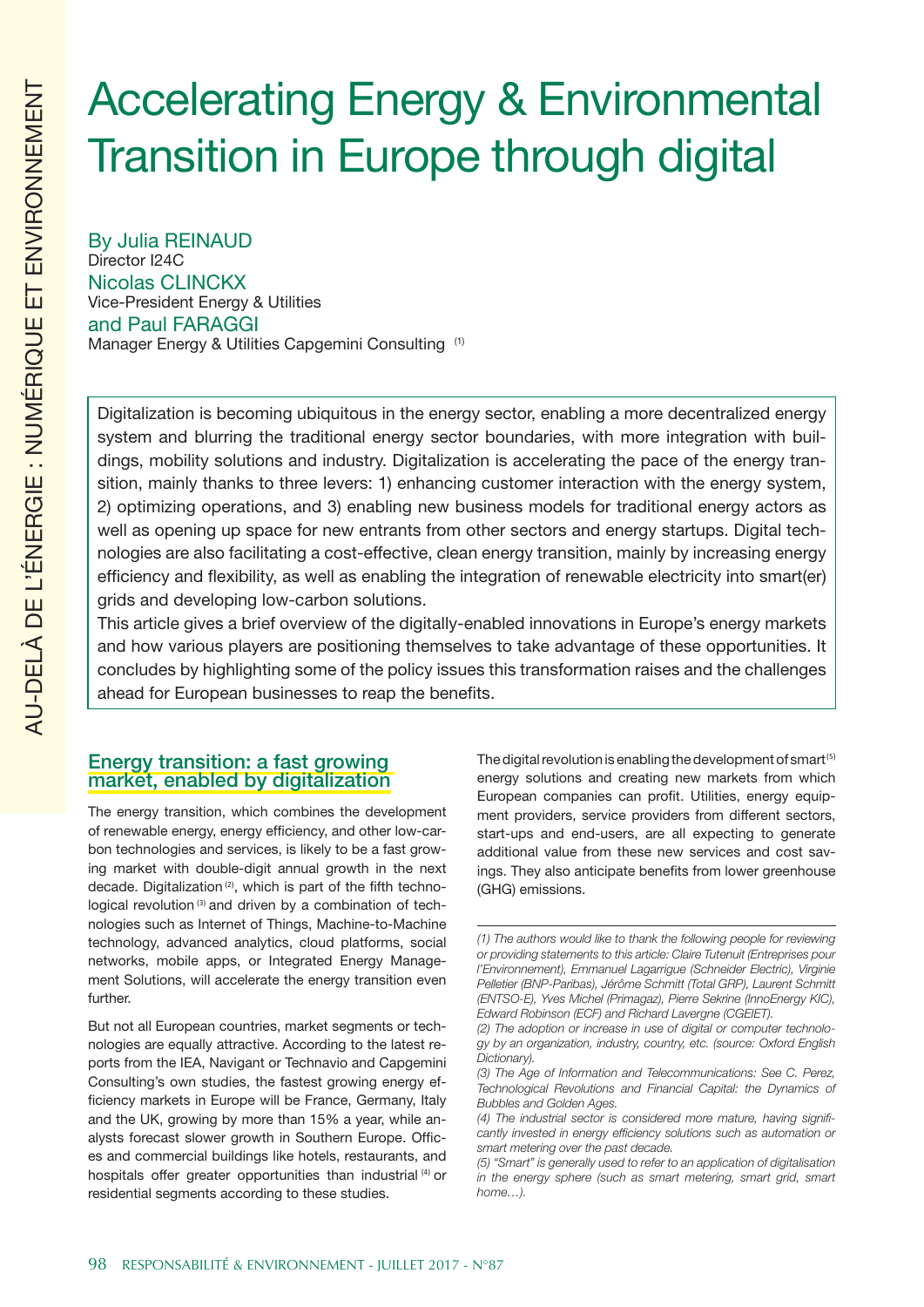

Figure 1: Four megatrends driving the energy transition. Source: i24c & Capgemini Consulting.

The total value of digitalization for the power sector alone is estimated by the World Economic Forum to be around \$1.3 trillion globally between 2016 and 2025<sup>(6)</sup>.

Digitalization is part of four rapidly emerging, interrelated, megatrends that are profoundly changing the European energy system, along with sustainability, local empowerment, and integrated services (see figure 1).

We observe in most parts of Europe, a paradigm shift to wards low-carbon and user-centric economies, driven by digital and integrated flexible solutions putting end-users in the driving seat. New actors, such as electricity aggre gators and car-sharing platforms, are putting end-users at the center of decision-making. Even incumbent energy companies are moving from selling electricity or energy equipment to offering services that satisfy customer needs. The "pro-sumer" (7) is now an established feature of the energy system and growing in importance: for in stance, private citizens and farmers now own almost half of Germany's renewable energy installed capacity, while in Denmark, private individuals own 85% of its wind turbines. Similarly, crowdfunding and crowdlending (8) are enabling citizens to finance the deployment of renewable projects and energy efficiency measures<sup>(9)</sup>.

If Digital is a key lever of the Energy revolution, it could also be a significant risk: digitalization is a major fac tor of electricity consumption growth. Digitalization will reduce emissions if this electricity is low-carbon. In ad dition, rebound effects and the footprint of the required equipment should be harnessed".

Claire Tutenuit, déléguée générale, Entreprises pour l'Environnement

# Digitalization is accelerating the pace of the Energy and Environmental revolution, addressing all core aspects of businesses: customer experience, operations and business models

Digital technologies are contributing to the environmental transition across the energy sector (from energy produc tion to transportation, distribution, consumption and as sociated services). For instance, they are leading to higher efficiency in operations up and down the energy supply value chain, thanks to better analytics, the use of virtual environments<sup>(10)</sup>, the introduction of automation and artificial intelligence. Digitalization is also enabling the integra tion of renewable energies into smart(er) grids. The vari ous components of the energy system communicate more and more with each other - from electricity generation to transport and storage, and from distribution to consump tion. The conversion of electricity meters into smart me ters means we can track, in real time, how much electricity has been consumed when and where. All this is bringing about a fundamental shift: supply is geared to demand,

*(6) http://reports.weforum.org/digital-transformation/electricity-gene rating-value-through-digital-transformation/Significant areas of value are identified as: Asset life cycle management, Grid optimization and aggregation, Real-time supply and demand platforms, Integrated customer services, Beyond the electron.*

*(7) Contraction of "producer" and "consumer".*

*(10) Such as remote digital technical centers or cockpits, see below.*

*<sup>(8)</sup> In April 2016, Générale du Solaire (French PV developer) raised more than 1 M € over 5 days using the crowdlending platform Len dosphere.*

*<sup>(9)</sup> See also PELLERIN-CARLIN T. and SERKINE P. (2016),* Europe needs crowd-based innovation for a competitive energy transition*, Institute Jacques Delors.*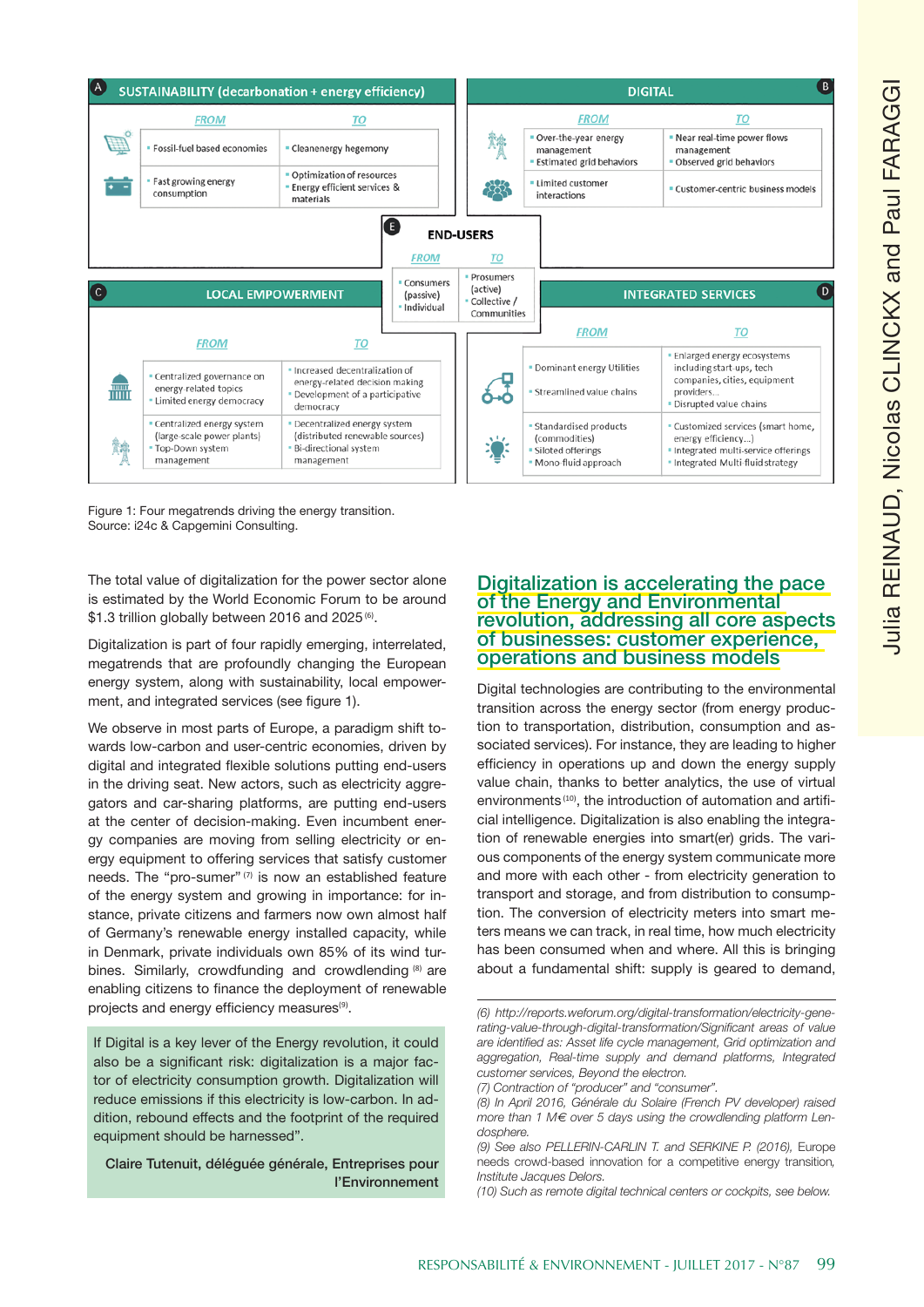

Family farm in Schleswig-Holstein with wind turbine and solar panels.

"Private citizens and farmers now own almost half of Germany's renewable energy installed capacity, while in Denmark, private individuals own 85% of its wind turbines."

but demand also adapts to supply, which facilitates the integration of more non-dispatchable (11) renewable power sources (such as wind or photovoltaics).

Beyond these benefits, digitalization is driving the deployment of new technologies and the creation of new models (digital services platforms, market places, digital communities, connected energy equipment and related services) that could be game-changing as they empower end-users, industry, local communities or regions and make them a more integral and active actor in the energy system. Figure 2 (please see below) illustrates the range of opportunities that digital levers provide to the energy system.

## Digital boosts the customer-side of the energy transition

Traditionally for citizens, energy is a pure commodity, the management of which they do not prioritize because there is no buying or consuming experience. Smart meters and smart homes may help to fill this gap because they make energy visible. Furthermore, digital technologies are peoplecentric and they progressively enable human beings in their social environment to express their identity via energy. For instance, with residential solar PV comes a social status, which drives adoption in adjacent neighborhoods (12).

Digital has historically been used in the energy industry to improve customer experience, and more specifically to

facilitate energy savings through smarter energy efficiency programs, demand-side response, and cross-sector coupling. First, digital vastly increases service providers' ability to interact with customers, using social media, website, smartphone, call, email, etc. For example, eprimo, a subsidiary of the German utility Innogy, does 70% of its business online (13). It reduces costs for utilities (cost to acquire and cost to serve (14), while making the customer more active in his energy consumption. Furthermore, digital enables smart home solutions (such as Greenely<sup>(15)</sup>, in Sweden, or Centrica's Hive Active Heating in the UK), which enable customers to better monitor and control their consumption, while increasing positive customer contacts with the utility. Digital also offers quick and simple tools for a residential consumer to evaluate their home's solar power potential (ex: Google Sunroof).

*<sup>(11)</sup> i.e. that cannot be turned on or off to meet the economies' fluctuating electricity needs.*

*<sup>(12)</sup> See also PELLERIN-CARLIN T. and SERKINE P.,* From distraction to action. For a bold European Energy Union innovation strategy, *2016.*

*<sup>(13)</sup> See innogy website: https://iam.innogy.com/en/about-innogy/ webstories/digitalisation-of-the-energy-sector*

*<sup>(14)</sup> Capgemini Consulting analysis: best performers regarding costto-serve all use digital channel in more than 50% of their customer contacts.*

*<sup>(15)</sup> Energy consumption monitoring solution. Greenely's CEO, Tanmoy Bari, was nominated in Forbes "30 under 30 Europe" in 2016.*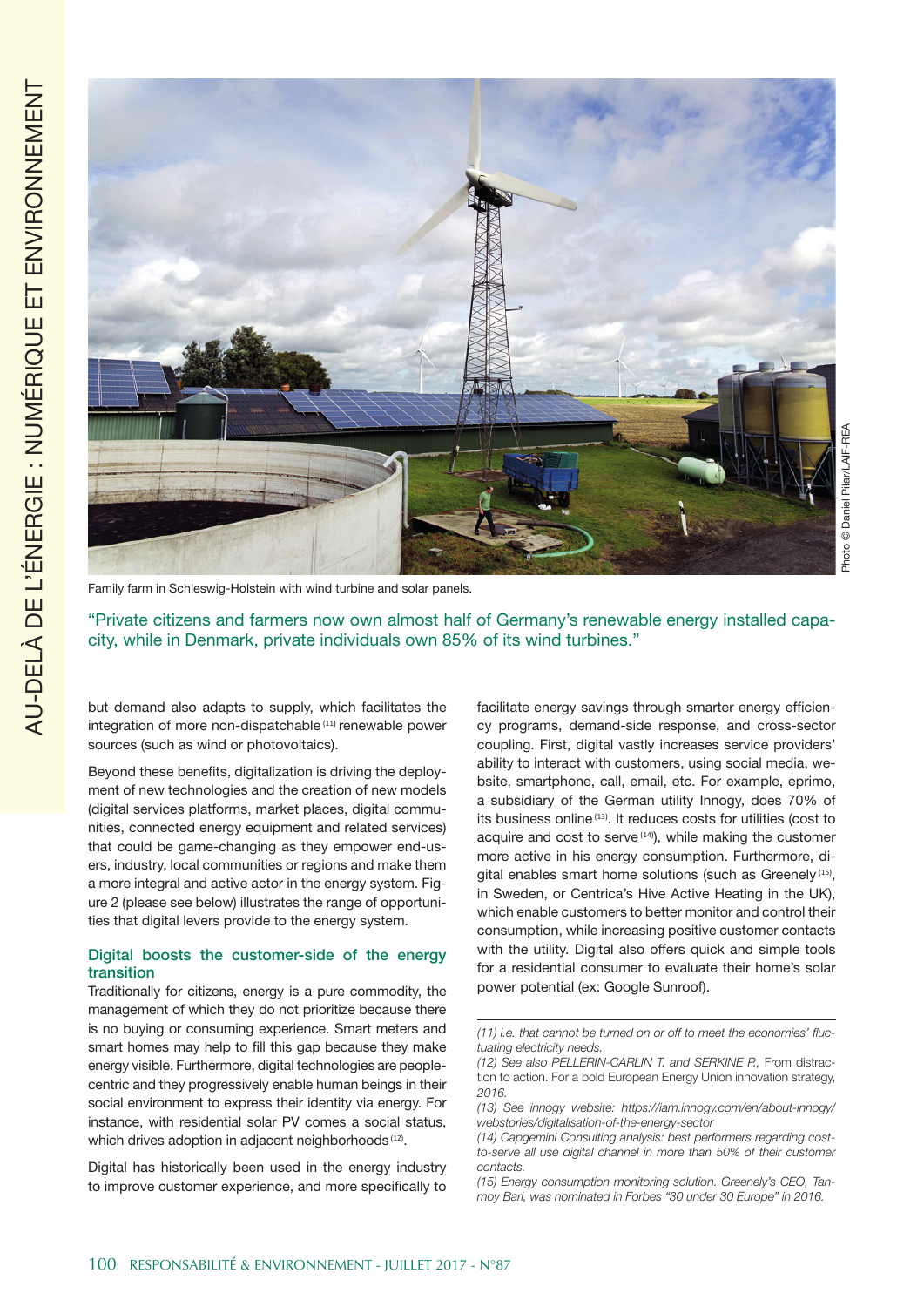

Figure 2: illustrations of Digital levers for the energy transition (not exhaustive). Source: Capgemini Consulting.

"Digitalization is the catalyst for improved situational awareness. It helps customers reach their energy objectives – enhancing energy efficiency, sustainability, resiliency, and security – in alignment with their business objectives\*."

# Emmanuel Lagarrigue, Chief Strategy Officer, Schneider Electric

*(\*) To do so, Schneider Electric's IoT platform, EcoStruxure, provides buildings, industry processes, datacenters and the grid with a way to achieve their digital transformation.*

## Digital operations improve the integration, performance, integrity and security of energy assets and workforce

Given that the energy sector is particularly asset-intensive, applying digital levers to the operation of these assets is especially valuable at all stages of the energy value chain, from power generation to consumption. For networks and decentralized infrastructures (transport, distribution), digital technologies, like advanced data analytics, can be applied to real-time process controls or losses management, remote field interventions or predictive maintenance. For decentralized energy equipment (RES, energy services), technical centers can be used to support interventions on the field, enhance energy efficiency and service quality.

Applying digital to operations, meanwhile, enables innovative responses to energy-related companies' challenges. The benefits include: integrating more renewables into the system, increasing safety levels, optimizing costs, maximizing profitability and enhancing the quality of service (QoS) or the reliability of the assets. A variety of technology levers are available:

- Digital cockpit, process control automation/optimization (IoT, big data & analytics, radio-frequency identification (RFID), machine to machine (M2M)) can help monitor, optimize and simulate real-time power flows on a system, such as the artificial intelligence solution of the company DCbrain;
- . Smart interfaces for digital workforces (mobile solutions for planning and dispatching, route optimization, remote support to field intervention, augmented and virtual reality, robotics and drones) can improve operator interaction with on-site assets or equipment, improve spare part sizing and availability, enhance intervention quality first time, optimize workload management, and perform dangerous tasks more safely and quickly;
- . Online collaboration platforms and tools (remote, extended enterprise) can offer different ways of working within the company and with external partners, and facilitate collaboration in multi-site environments;
- Asset optimization (IoT, big data & analytics, simulation/ modelling, cloud, artificial intelligence) helps anticipate failure, predict behaviour, and optimize maintenance and investment plans.

Over the last 2 years, most energy-related companies (covering generation, T&D, services, etc.) have begun to acknowledge the benefits of these digital operations levers. Many actors are now moving fast and making significant investments. For example, French transmission system operator (TSO) RTE<sup>(16)</sup> has made digital a strategic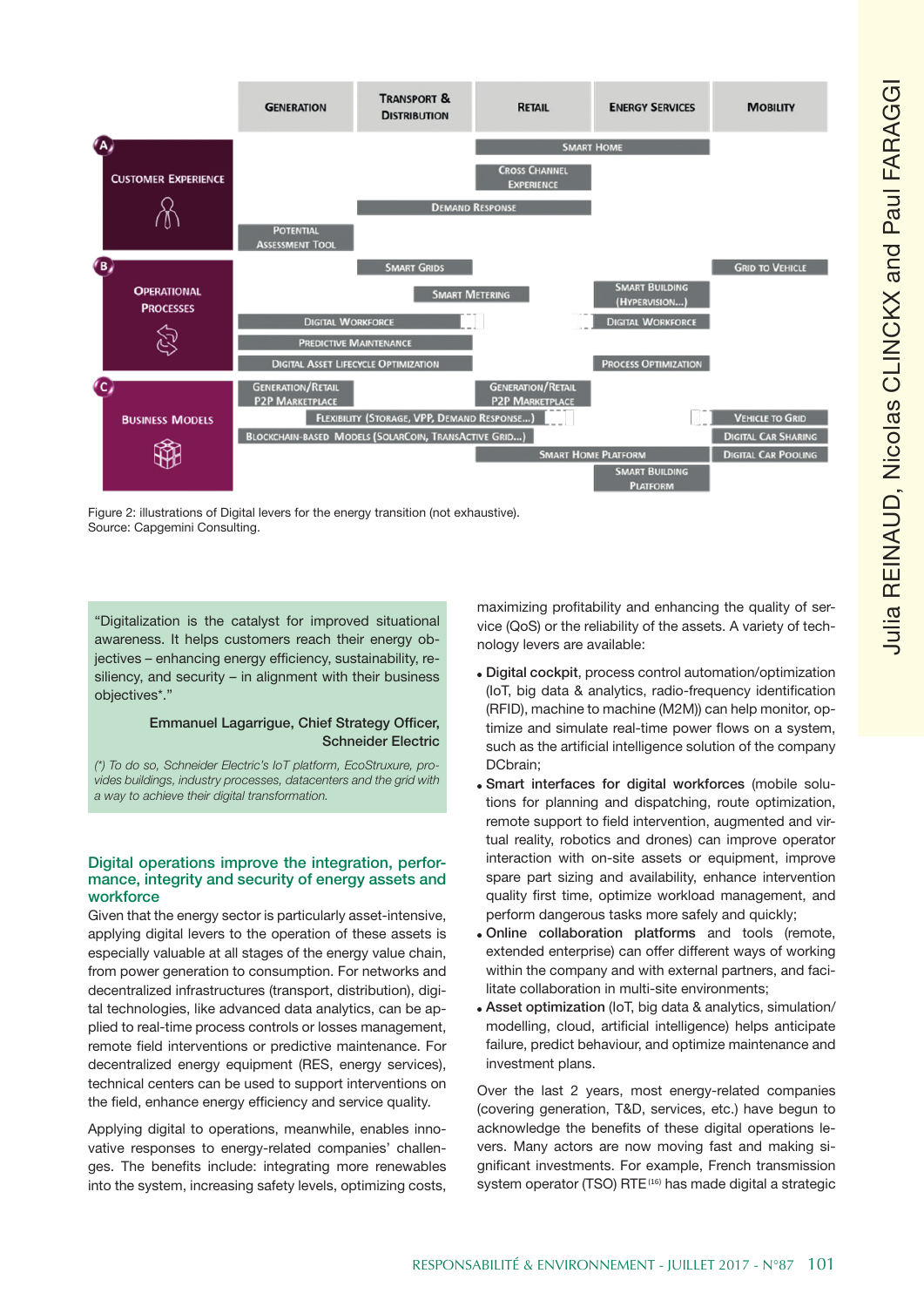axis and dedicated part of its Capex to digital. RTE aims to invest 10-20% of its annual network investment in digital solutions, with the goal of building the first European smart electricity network.

### New digital business models create value focused on data, decentralized opportunities, and flexibility

Digitalization is fostering the transition of the energy sector from a product-centric to a solution-oriented approach combining connected products and services in a way that is more conducive to decarbonization. As part of this, digitalization is enabling a wide spectrum of new business models. In particular, three types of activities are emerging.

## *Data collection and analysis are key aspects of value creation*

One of the key challenges for energy companies is to maintain their customers' loyalty. Gaining more consumer insights is an important part of the new data-centric value chain. For instance, Eneco, with its "Toon" smart home platform (Smart thermostat, Solar PV management, EV charging and household equipment management) installed in more than 400 000 households, now collects exponentially increasing volumes of data. It has leveraged Toon to pivot its business model, becoming a data-centric smart services company. Eneco positions itself as an orchestrator of the Smart Home platform while opening its Open Application Programming Interface (API) to other stakeholders providing non-related energy services to end users (such as security, fire detection, transports or weather information).

GE has also developed a data-centric model with its Predix solution, a cloud-based platform that collects data from industrial utilities (Turbines, Boilers, Water treatment plants…) or process equipment (Distillation tower, Hoven, Assembly lines…) and enables large-scale analytics for asset performance management.

## *Digital transformation and technological enablers boost the creation of local energy business models*

New entrants to the energy supply market and peer-topeer marketplace are at the forefront of the decentralization movement. The first category includes new independent energy suppliers, local authority-owned utilities and community-owned utilities. Their solutions use digital assets either to optimize costs or to better manage power flows. For example, TexelEnergie in the Netherlands, is gradually transforming Texel Island (13,600 inhabitants) in a self-sufficient energy community with locally generated renewable energy and microgrids.

The second category consists of platforms that bypass traditional retail utilities by connecting energy producers and consumers. Notable examples from different countries are SonnenCommunity, Vandebron or TransActive Grid.

SonnenCommunity is a virtual power plant that connects a German-wide community of distributed generators and energy storage users.

Vandebron, a Dutch startup, offers a peer-to-peer platform that enables consumers to buy electricity directly from independent producers.

TransActive Grid is a New York peer-to-peer platform without any central coordination enabled by the blockchain technology<sup>(17)</sup>.

"End users are now expecting digital integrated turn-key energy solutions. Acknowledging these growing needs, we have proposed a new data management platform and web services mixing energy supply, consumption monitoring or advanced invoicing services. Doing so, Primagaz has completely reconsidered its business model\* working internally in parallel on a revised target operating model to supply gas."

#### Yves Michel, Primagaz CIO and Caloon CEO

*(\*) with its Caloon offer.*

#### *Flexibility (in particular demand response and energy storage) offers new perspectives for grid balancing*

The European demand response market is attracting tech start-ups, which see its high growth potential due to growing peak electricity demand and narrowing capacity margins. In 2015, Tempus Energy (UK) started encouraging customers to move their energy usage away from peak demand periods to times when cheap renewable generation is available <sup>(18)</sup>. To do so, digital technology is needed to collect and analyze the data and to inform customers in real-time.

"Digital will ultimately transform Grid architectures requiring to deploy, with the support of European institutions and public authorities at a country level, new flexibility market platforms, which will enable transactions Horizontally (across Countries and Regions) as well as Vertically (from Prosumer and Microgrids into Grid balancing mechanisms). ENTSO-E and Grid Operators are preparing to facilitate the emergence of such new "App Stores" across the energy value chain."

#### Laurent Schmitt, Secretary General, ENTSO-E

New energy storage developments, enabled by digital tools, introduce unprecedented opportunities for producers, customers, potential third-party operators, and even DSOs. For example, Orange's thousands of batteries (located at 7000 telecom facilities), combined with Actility's digital technologies, in partnership with French TSO and DSO, have enabled to provide and activate a flexibility capability in response to spikes in energy demand. The intelligence of the IoT allows coordinating the power storage of 7000 sites in minutes, providing flexibility to the system operator.

#### *(16) Enerpresse n° 11612, 2016.*

*<sup>(17)</sup> A blockchain is a distributed digital database that maintains a continuously growing list of ordered records called blocks. Each block contains a timestamp and a link to a previous block. In the case of Transactive Grid, the blockchain supports the transactions of power and money (or here a crypto-currency called token). (18) Verdantix, "Innovation and Disruption in the Global Utility Ecosystem", 2016.*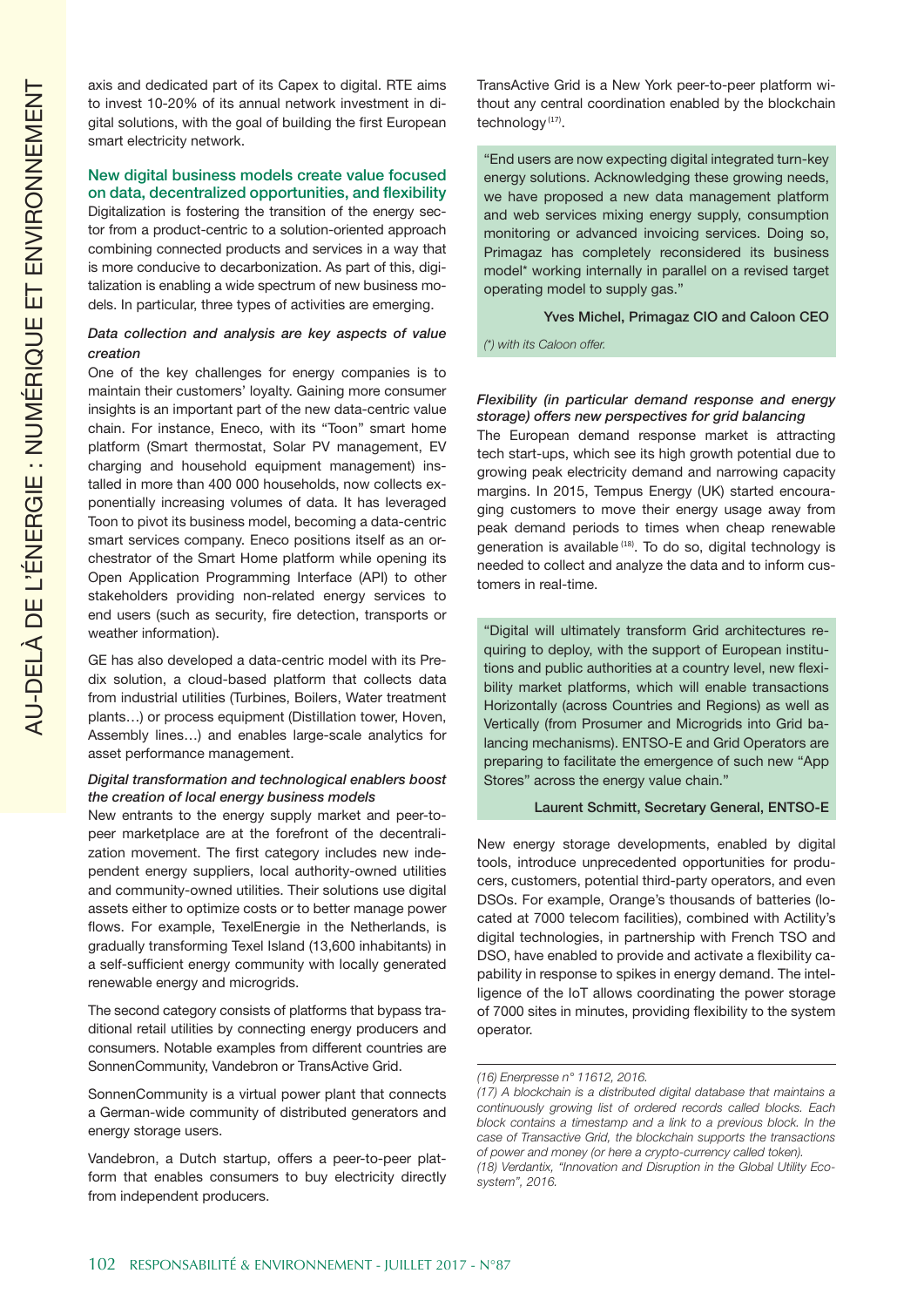# Operating models of energy and non-energy actors are changing to take advantage of opportunities

# Internally, companies' operating models are changing rapidly

Major companies are adapting their organizational structures and creating new business units dedicated to the energy transition. They are also empowering themselves with dedicated digital-related capabilities and skills. Focusing on organizational structures, there are numerous European and global examples, such as Total and Shell… Radical steps have also been taken by E.ON and RWE in Germany. Both energy giants have separated their fossil fuel assets from their energy transition activities: renewable assets, smart energy networks, and downstream activities in charge of digital energy services.

Companies are also recognizing a need to build new capabilities (such as IoT and machine -to -machine expertise, data science or cybersecurity) and creating new C-level positions within their organizations to do so. In 2015, Chief Digital Officer positions were created in many companies such as in Enedis, Enel Green Power, Enel, GE, Total (which also created a new role of Chief Data Officer) or Engie. Gartner estimates that 90% of large organizations will have a Chief Data Officer by 2019<sup>(19)</sup>.

"The energy sector is facing considerable changes at a fast pace. Consumers are now expecting comprehensive low carbon solutions integrating digital energy efficiency services. To meet customer expectations, Total has drawn a new ambition with, notably, the creation of its GRP division dedicated to Gas, Renewable, Low Carbon Solutions and Smart Energy services".

> Jérôme Schmitt, Senior VP Innovation & Energy Efficiency, Total Gas, Renewables & Power.

## External collaboration models are also changing with enlarged innovation ecosystems

To develop new, digital-related, products or solutions, many companies have launched new initiatives that bring together a wide range of actors such as start-ups, engineering companies, equipment providers, research institutes or Telco and new technology firms.

Numerous companies (such as ENGIE with its OpenInnov, EDF with Pulse, Enel, Endesa, Iberdrola) have implemented start-up incubators or programs to stimulate innovation. Enel's Spanish subsidiary Endesa launched an open innovation platform, Endesa Energy Challenges, in October 2015. Its initiatives included a Datathon (that challenged the global community of big data experts to transform the future of energy in Spain) and a Hackathon (that challenged young talents from various fields to design innovative mobile solutions to help customers optimize energy consumption). Similarly, the Iberdrola Energy Challenge was launched in 2016, with the support of KIC InnoEnergy, to create new responses to Europe's energy situation.

Likewise, many innovative energy solutions are being driven or tested at city or district level. These include energy efficiency initiatives, electricity, heating and cooling supply systems, and the integration of renewables in the built environment<sup>(20)</sup>. Local and regional public authorities have been key initiators or enablers of wider innovation energy ecosystems, which are central to smart city initiatives that combine energy, transport and urban planning. For example, the city of Barcelona, involving citizens, public and private companies, is thought to be on its way to energy autonomy, powered by advanced analytics and energy management solutions. Vienna is positioning itself as a leader in the electric vehicle space with more than 400 charging stations. The North Sea Region academic network has developed a customization process that monitors and evaluates the consumption of energy and carbon emissions in proposals for building retrofit.

Facilitators such as the EU's Knowledge and Innovation Community (KIC) InnoEnergy (21) as well as NUMA, are also playing central roles in supporting startups by connecting them to large corporates and cities and build synergies for activities related to energy, transport and smart cities. Their aim is notably to combine the speed and innovative capacity of start-ups with the critical mass of big organizations, be they public (e.g. cities) or private (e.g. corporates).

Finally, financial institutions such as the EIB and CDC, in France, are also supporting the energy transition – be it through match-making, incubating, or pooling projects. The CDC, and the EIB through its targeted technical assistance programs such as the ELENA (European Local Energy Assistance) facility or the European Investment Advisory Hub have begun to support cities and regions in securing investment for projects that deploy energy-related innovations and the aggregation of small, dispersed low carbon projects. Private banking institutions are also playing in this space, such as BNP-Paribas with its Sustainable Finance initiatives and dedicated business unit.

"Digitalization is clearly a key enabler to accelerate the transition to a low carbon economy. Major financial institutions have launched large programs to boost financing of renewable energy projects and beyond. As part of our commitments towards digitalization and the energy transition, we have decided to invest 100 million Euros in clean startups dedicated to energy storage and smart grid".

# Virginie Pelletier, Head of Sustainable Finance & Investment at BNP Paribas CIB.

*<sup>(19)</sup> http://www.gartner.com/newsroom/id/3190117. All these positions are supported by data scientists, who ensure data security and create mathematical models translating operational issues into actionable solutions.*

*<sup>(20)</sup> Capgemini, European Energy Markets Observatory, 18th Edition, 2016.*

*<sup>(21)</sup> KIC InnoEnergy supports entrepreneurs and startups building sustainable businesses that expand and enhance Europe's ecosystem (133 supported as of May 2016).It connects innovators and business partners by investing in commercially viable products and services (71 launched as of May 2016) and runs Master's, PhD and further educational programs at European universities.*